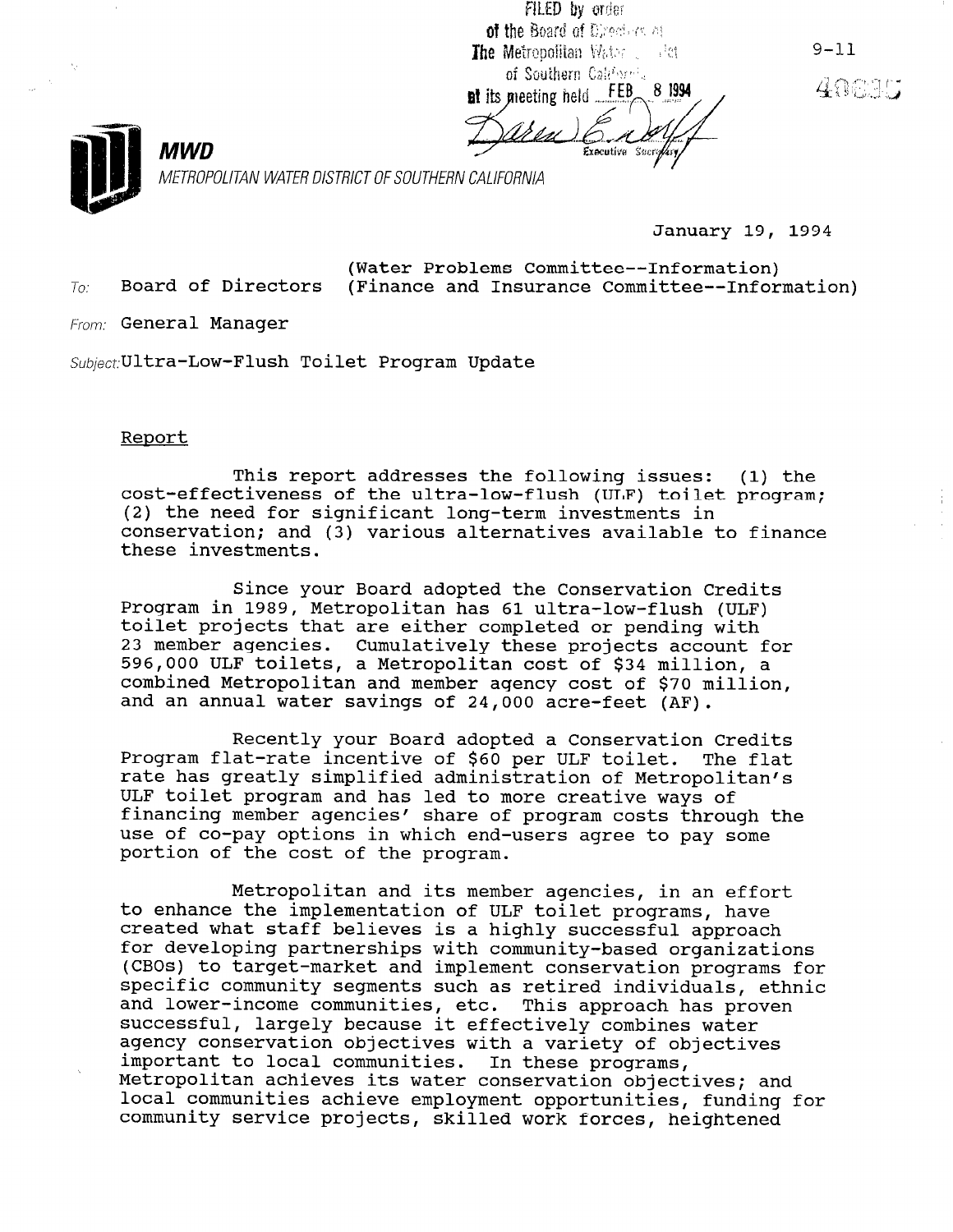community pride, and lower residential water bills. CBO programs are complimentary to the traditional rebate programs.

In an effort to determine the cost-effectiveness of ULF toilet retrofit programs, Metropolitan funded a study to evaluate the Santa Monica and Los Angeles programs to determine measurable water savings. State-of-the-art statistical methodology utilized empirical data gathered from 23,000 participating households and compared that to a randomly selected control group of non-participants, while controlling for household characteristics and climate variation. Household characteristics were obtained for participants through inperson interviews at the time of inspection of ULF toilet installations and for non-participants through detailed telephone surveys.

Benefit/cost analysis based on the results of the study are shown in Exhibit A. Based on the method of analysis used and whether Metropolitan's, the member agency's, or the retail customer's perspective is chosen, the results vary. However, overall, the analysis shows that ULF toilets provide very cost-effective water, with payback ranging between 0.8 and 6.2 years, depending on perspective, and a regional cost per AF of \$313.

It should be noted that the investment in conservation programs by Metropolitan and its member agencies and subagencies is projected to increase in the future. Based on Metropolitan's current long-range planning estimates for supply and demand, the actual level of investment will depend on the optimum mix of resources determined through the integrated resources planning process. However, detailed analysis clearly indicates conservation programs will be a cost-effective component of the resource mix.

Traditionally, Metropolitan has funded conservation projects from current income, fully expensive entire projects projects from current ficome, fully expensing entire projection of the second projection of the second product costs in the year incurred. This approach does not recognize<br>that many conservation programs have extended useful lives and that many conservation programs have extended useful fives an program implementation. For example, ULF to late have useful program implementation. For example, ULF toilets have useful lives of 20 years or more. By disallowing project costs to be amortized over the projects' useful lives, this financing approach impacts current rates only \$8-9 per AF, but the impact will increase in the future as the ULF toilet program grows.<br>However, by capitalizing conservation projects that are nowever, by capitalizing conservation projects that are capital-intensive and recognizing only the debt amortization a current expense, rate increases could be smoothed out over the life of the projects rather than rates being impacted in the year of project implementation.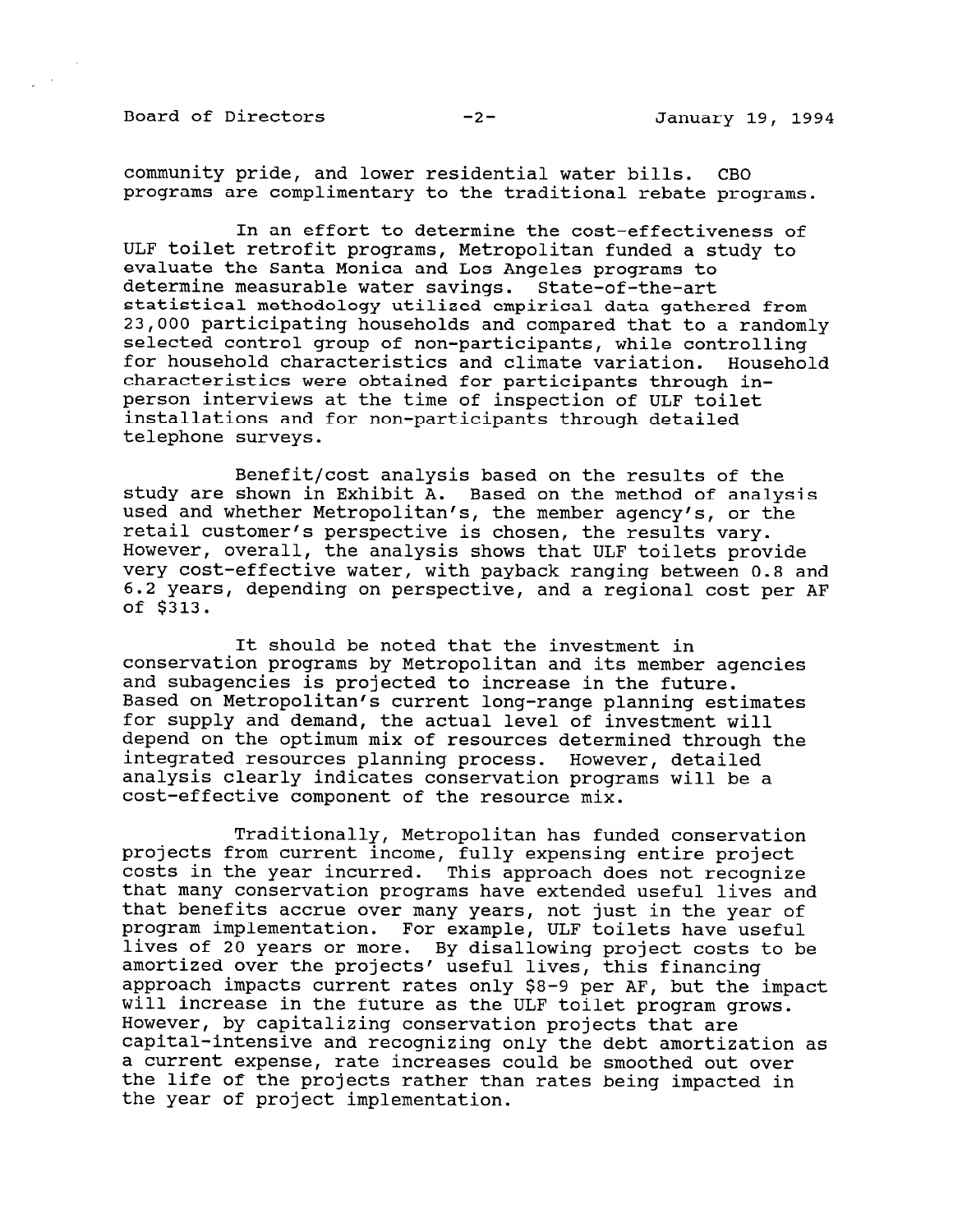Board of Directors -3- January 19, 1994

Many water agencies in California are already adopting this approach of capitalizing ULF toilet program expenditures. Members of the California Municipal Utilities Association (CMUA) have created a Joint Powers Authority called the Financing Authority for Resource Efficiency of California (FARECal). Conservation projects that would be too small to finance independently can be financed by FARECal as part of a group of projects, thereby reducing the costs of issuance in certain cases. For Metropolitan, with its extensive financi capabilities. FARECal is not the best financing alternat However, some of Metropolitan's member and subagencies might benefit from participation in FARECal.

Some of the options available to Metropolitan for financing conservation are bonds, certificates of participation, and commercial paper. Of these, commercial paper can be best matched with the useful lives of ULF toilets. In June 1991, your Board authorized the issuance of \$200 million of commercial paper, of which \$140 million has not been issued. In addition, another option that would be highly beneficial to water agencies would be legislation requiring that homes be retrofitted upon resale, which would shift the cost of retrofitting directly to the consumer.

## Board Committee Assignments

This letter is referred for information to:

The Finance and Insurance Committee because of its authority to study, advise, and make recommendations with authority to study, auvise, and make recommendations with Administrative Code Section 2441(d); and

The Water Problems Committee because of its authority to study, advise, policies<br>Policies and make recommendations with regard to advise, and make recommendations with regard to policies, sources and means of importing water required by

Recommendation

For information only.

 $\Lambda$  here  $\Lambda$  wodrask

MDM:cl

Attachment